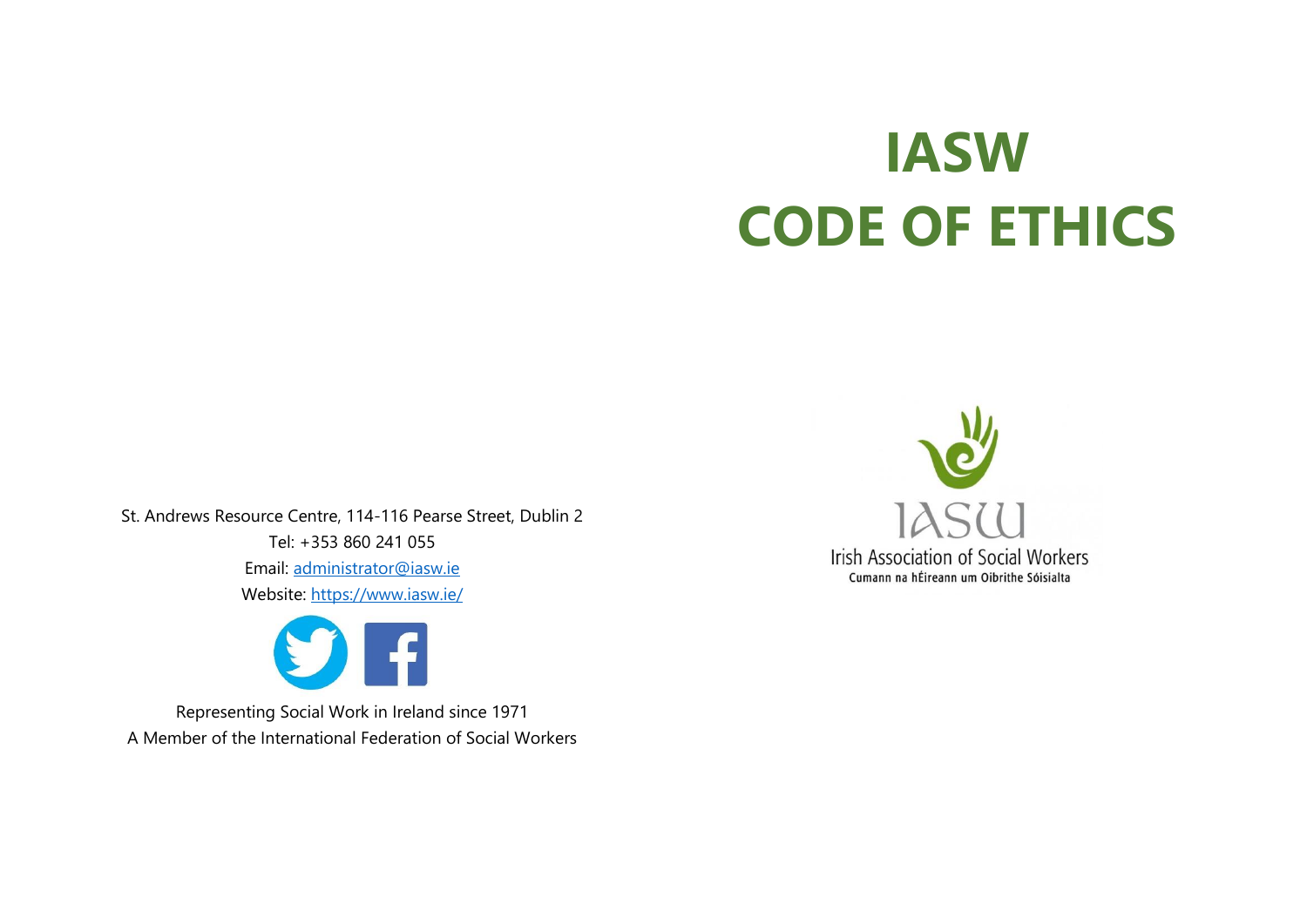#### **Contents**

Copies of this document are downloadable at:

Social work is a practice-based profession and an academic discipline that facilitates social change and development, social cohesion, and the empowerment and liberation of people. Principles of social justice, human rights, collective responsibility, and respect for diversities are central to social work. Underpinned by theories of social work, social sciences, humanities and indigenous knowledge, social work engages people and structures to address life challenges and enhance wellbeing. <http://ifsw.org/get-involved/global-definition-of-social-work/> (IFSW 2014)

# **Preamble**

This document outlines the values and ethics underpinning the social work profession. It offers a set of principles to provide a reference point in guiding day-to-day decision making.

The definition of social work is centred on the social context of people's lives and the right of individuals and families to make decisions for themselves. Because social work often operates on the edge of the individual's usual social functioning, or the limits that social systems can tolerate, there can be a tension between the social control (see Principle 4 below), social care, social justice and social change functions of social work. This tension may be resolved by consideration of what is right or wrong; what is good or bad; or the impact on the individual's well-being – all as determined by the service user, or by reference to a professional standard, particularly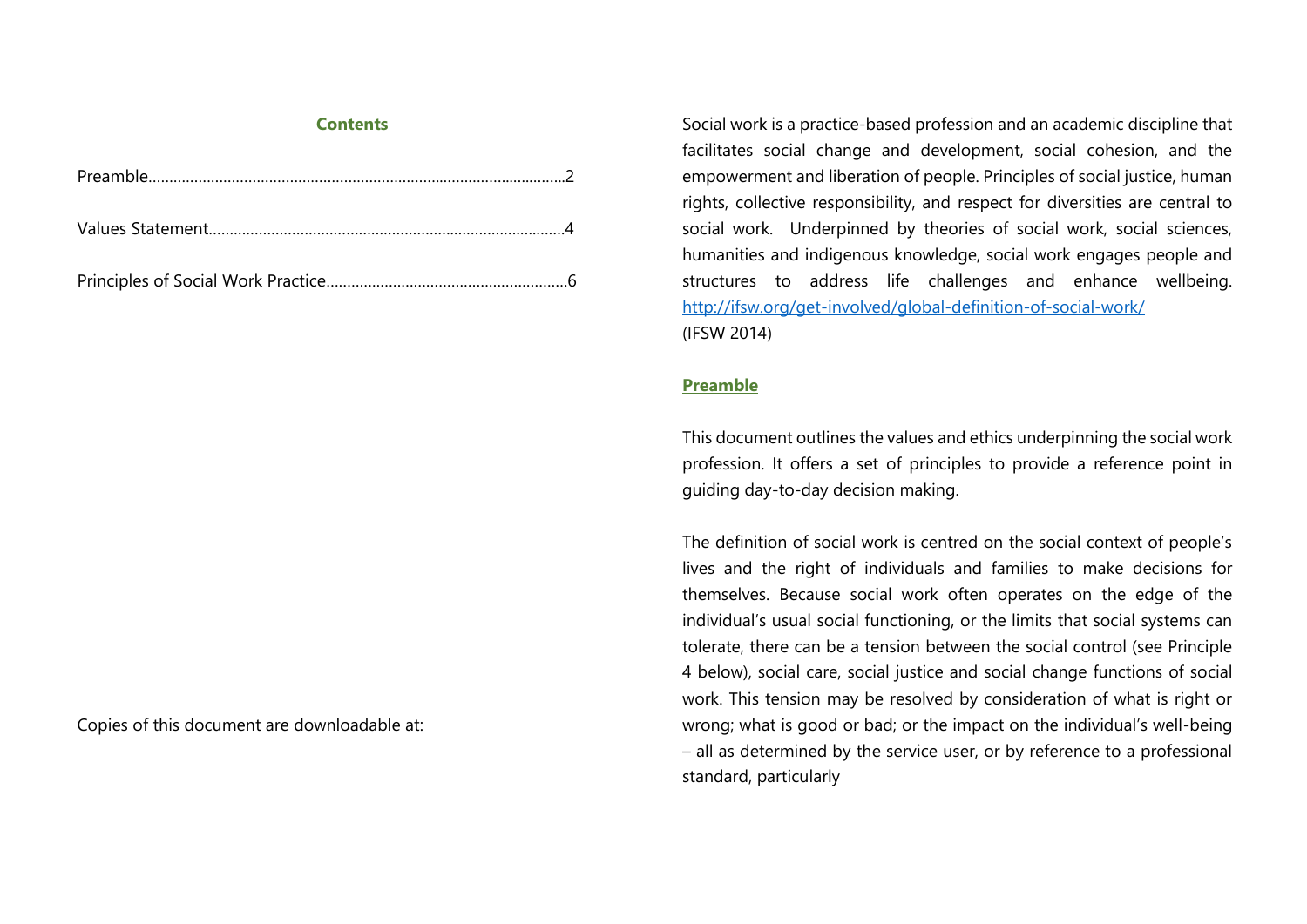the CORU Code of Professional Conduct and Ethics. Difficulties in resolving this tension may arise where a social worker has to balance the rights and needs of the service user, the sometimes contradictory rights and needs of others, agency demands, the rights and duties owed to colleagues and other professionals and the resources available. However, any decision made must be respectful of a service user's overriding right to know and challenge the basis on which the decision was made.

It is expected, therefore, that social workers will use this Code of Ethics as a foundation on which to frame procedures guiding day-to-day practice. It is designed to be applied in working with individuals, families, groups, or communities. Similarly, in emphasising the professional nature of social work, it respects and encourages the social worker's use of their own professional judgements which are a fundamental part of the social work function.

The term 'social worker' as used in this Code refers to the members of the Irish Association of Social Workers. Such members include those social workers registered with CORU, student social workers and retired social workers.

The Irish Association of Social Workers and its members adhere to the International Federation of Social Workers' *Statement of Ethical Principles* (IFSW 2016).

## **Values Statement**

The members of the Irish Association of Social Workers (IASW) acknowledge:

- That every person is unique and has an intrinsic worth;
- That every person and every group in society, with due regard to the rights of others, is entitled to their own beliefs, to freedom of expression and action irrespective of nationality, ethnic background, social and economic status, ability, health, gender, sexual orientation, age, or contribution to society;
- That truly valued, fully human life is generally realised by individuals living and acting interdependently in communities;
- That there are biological, psychological, social, and spiritual dimensions to people's lives and that individuals should be understood and treated as whole persons. Such recognition should be used to carry out holistic assessments and interventions with the full participation of people, organizations, and communities with whom social workers engage;
- That society has an obligation to pursue justice, in all its forms, on behalf of every person including the assertion and protection of their human rights;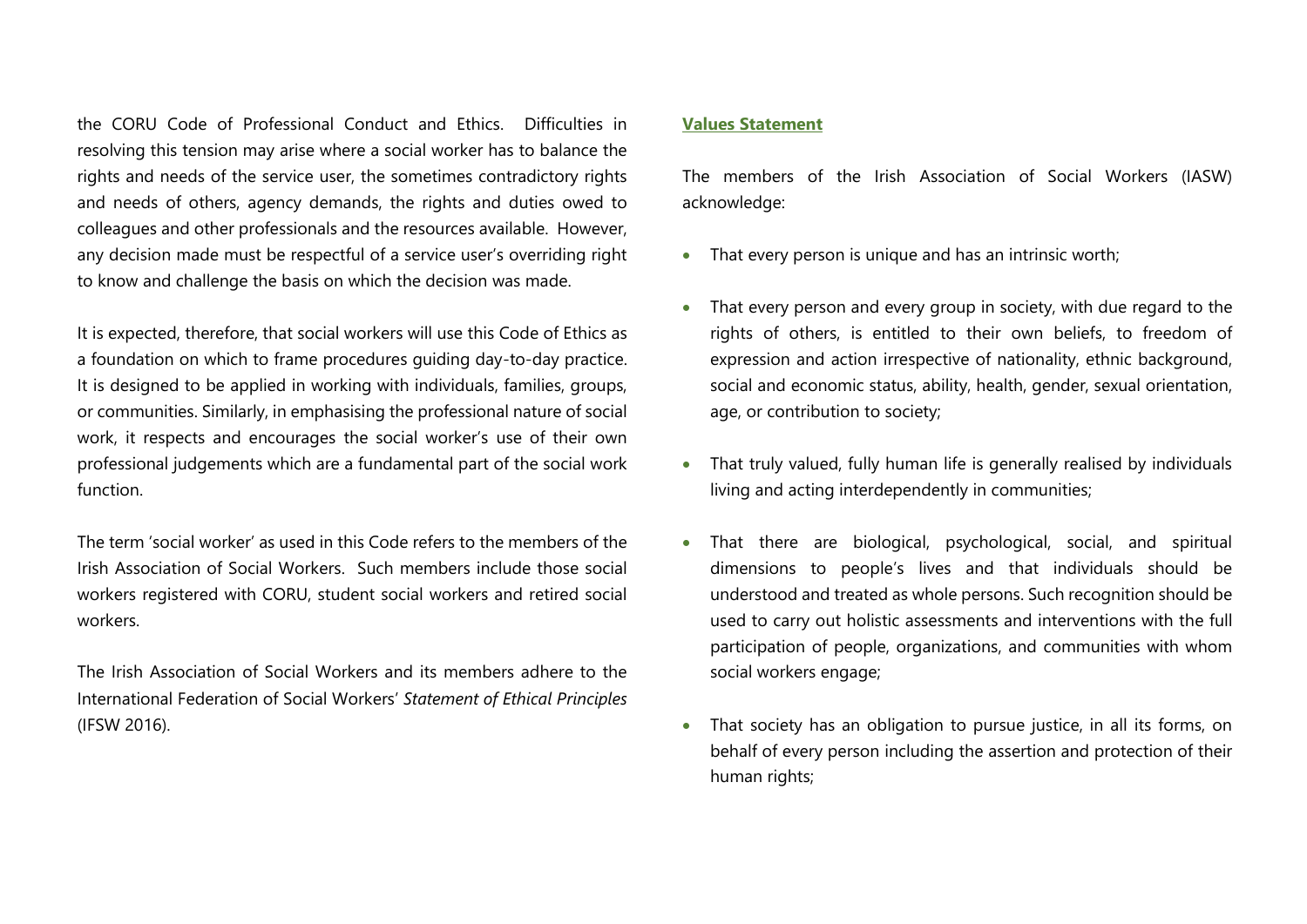• That the climate emergency on the world is significant and urgent, and particularly its impact on the lives of social work service users. The social environment is part of the wider natural environment where the relationship between humans and all other species and the planet are mutually interdependent. IASW supports and stands in solidarity with its social work colleagues and service users in Ireland and around the world in their efforts to work to address the devastating effects of climate change.

The members of the Association, in undertaking their roles will seek to promote and maintain these values.

## **Principles of Social Work Practice**

- **1.** The social worker's primary focus is the needs of the person or people using the social work service. While respecting the social, cultural and environmental context in which they live, this focus must recognise, take account of and balance possible conflicts between their needs and the human rights of different individuals, families and the communities in which they share their lives. This focus must take precedence over the self-interest and personal convictions of the social worker.
- **2.** Constraints such as poverty, inequality or discrimination may constrain service user's ability to fulfil their needs. These constraints cannot always be resolved at the level of the individual. Social workers promote social justice in relation to society generally and to the people with whom they work. In doing this, social workers will challenge discrimination, respect diversity and advocate with and on behalf of those whom society excludes. Social workers should engage with service users and facilitate them in contributing their views to such developments. In addition, social workers should use their professional association as a forum for critical debate and dialogue with other professional agencies, the government, and the public at large, to advocate for and to promote positive social change.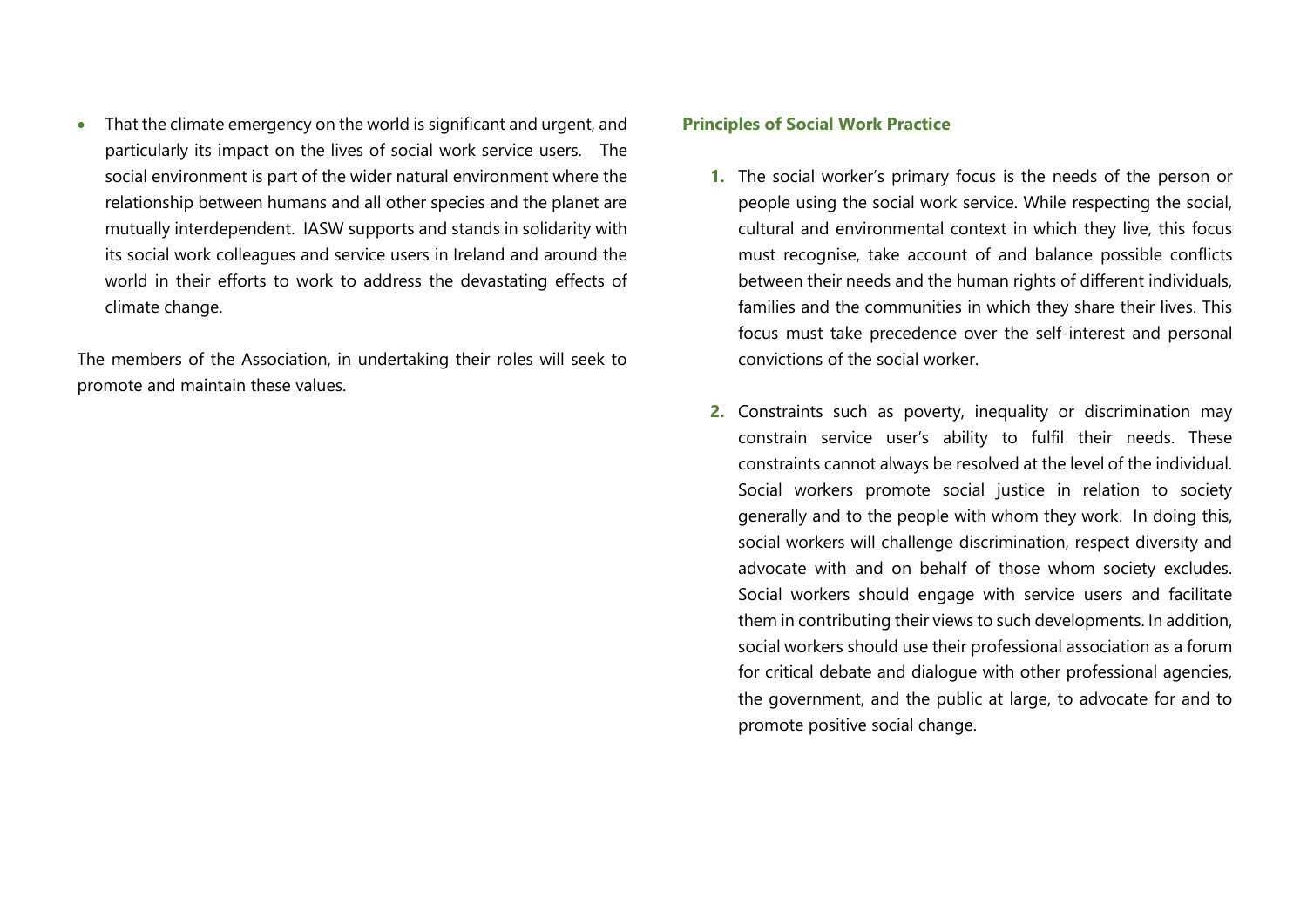- **3.** Social workers in focusing on individuals, families, groups, and communities in which they live will be aware of the potential power imbalance in the relationships that follow. Social workers will strive to use their power appropriately within such relationships and will place special emphasis on the consideration of and promotion of service users' views (or the views of the service user's legally appointed representative) in all decisions that are related to the quality of their lives. Social workers will promote the participation of service users in order to maximise the potential of any service user or group for self-determination now and in the future.
- **4.** The practice of social work operates within systems that have a regulatory function. Social workers must be cognisant of the inherent tensions between support and control that may arise. In addressing such tensions, social workers will at all times strive towards the objective of the service user maximising their own ability to make and carry out decisions affecting their quality of life.
- **5.** Social Workers will adhere to the CORU Code of Professional Conduct and Ethics.
- **6.** Social workers must aim continuously to achieve high standards of professional practice in pursuit of which they will engage in Continuing Personal and Professional Development (CPPD) by undertaking further training and education on a regular basis.

Such CPPD activity should follow the guidelines laid down by **CORU.** 

- **7.** Social workers must undertake professional supervision to help maintain high quality social work practice. Social workers will take active steps in seeking to ensure that they receive such supervision.
- **8.** Social workers engaged in education, training or supervision will seek to ensure that their professional relationships in these areas are constructive and non-exploitative and will foster knowledge and understanding of the social work profession and this Code.
- **9.** In seeking to respond to the needs of individuals, families, groups and communities, social workers will seek to involve other professionals and agencies as appropriate.
- **10.** Social workers, having taken into account the rights of others, will provide service users with full information, including access to records pertaining to work on their behalf. Social workers should be prepared to state the reasons for their decisions and be accountable for them.
- **11.** Social workers will respect a service user's right to confidentiality in the social worker/service user relationship. It is the duty of the social worker to ensure that the nature and limits of the privacy